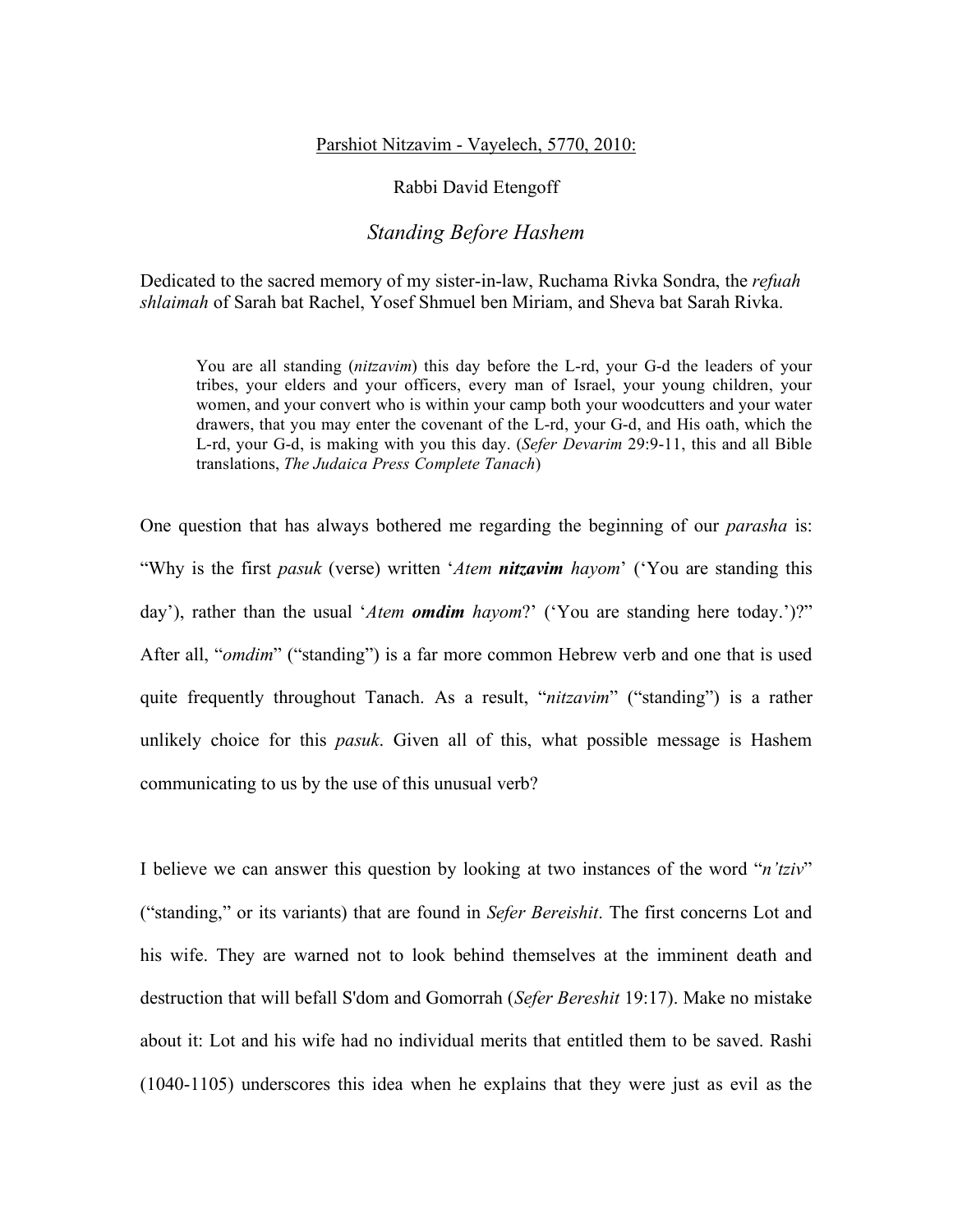native inhabitants of those cities. Quite simply, they were rescued solely because of their connection to Avraham. Instead of listening to the words of the *malach* (angel), however, Lot's wife cast a furtive glance behind her and was turned into a pillar of salt - a "*ntziv melech*" (*Sefer Bereshit* 19:26). Rashi, based upon the Midrash in *Bereshit Rabbah* 50:4, explains that she was turned into a pillar of salt precisely because she had sinned via salt by refusing to give it to her guests. This had been the custom of *Avraham Avinu* (our Father Abraham) who personified *hachnasat orchim* (kindness to guests). What is the nature of a *n'tziv*? It is something permanent and unmoving. It is fixed in place and will seemingly remain there forever. Lot's wife's transformation from a living and breathing person into an ever-standing and silent pillar of salt is a permanent reminder that she failed to heed the words of her Creator.

The second instance of the verb "*n*'*tziv*" occurs when Avraham's servant, Eliezer, is waiting by the well and prays to Hashem to reveal Yitzchak's future wife to him. The Torah uses the expression (*Sefer Bereshit* 24:13): "*Henah anochi nitzav al ain hamayim*…" ("Behold I am standing at the well...") Here, too, why doesn't Eliezer simply say: "*Henah anochi omed al ain hamayaim*?" Why does he employ the uncommon verb "*nitzav*"? I believe that Eliezer uses this word to teach us a crucial and fundamental lesson regarding the nature of *emunah* (faith). In my estimation, he is publicly proclaiming his loyalty to his master Avraham, and to the *Ribono shel Olam* (the Master of the Universe). Avraham made Eliezer take a *shavuah* (oath) that he would expend every possible effort to find Yitzhak a bride from his place of origin. In turn, Eliezer did his utmost to fulfill that *shavuah* - he would not be moved right or left for any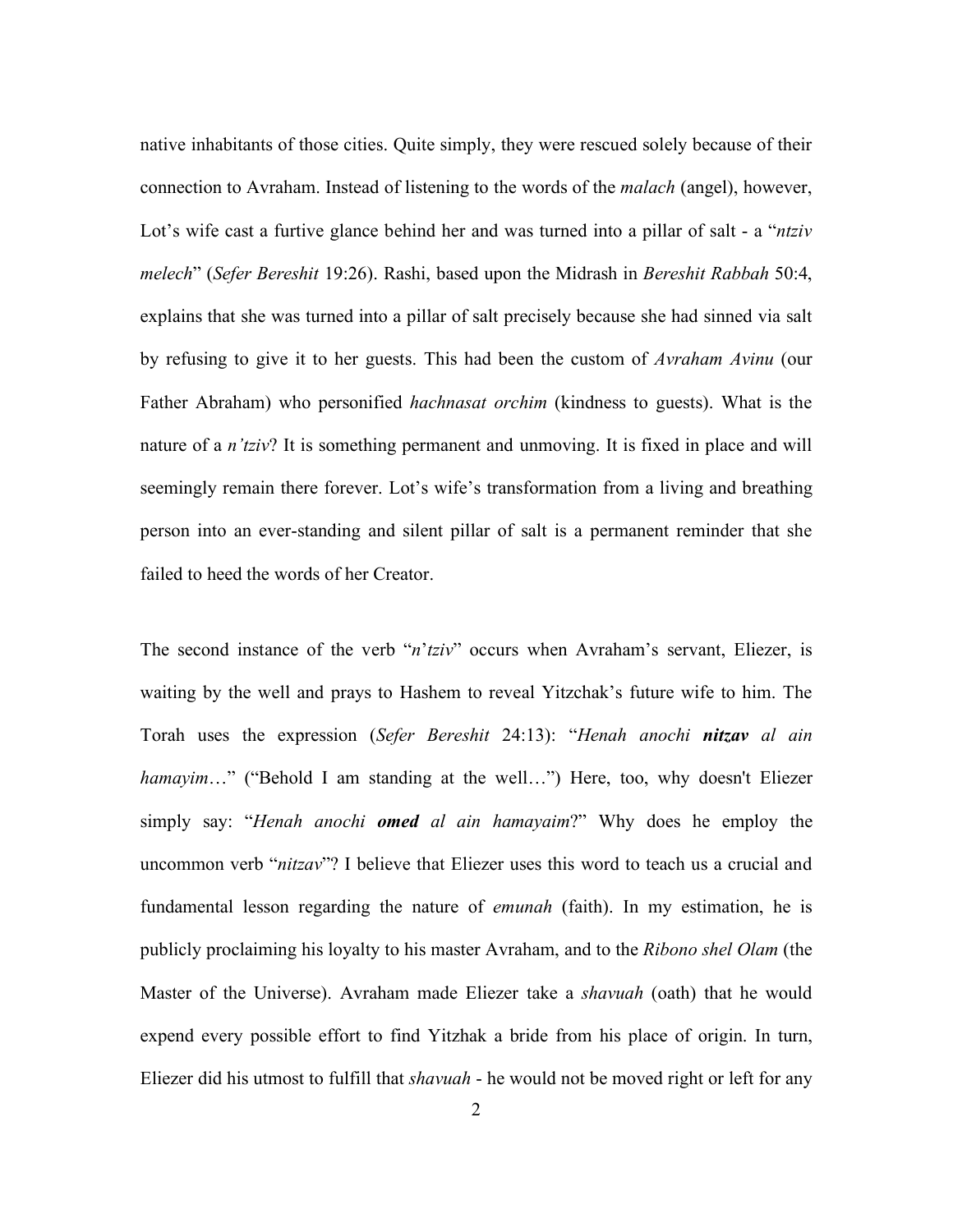reason. He had one course and one course only: *nitzav* – to stand and wait patiently for Hashem's divine revelation to unfold. Thus, like Lot's wife, he was standing permanently in place, albeit, for an entirely different purpose. In my opinion, this is precisely why "*nitzav*," instead of the common verb "*omed*," is used.

Given all of the above, I believe that the unusual expression: "*Atem nitzavim hayom*..." is coming to impart a crucial message. It is coming to teach us that no matter how powerful and persuasive certain non-Jewish ideas may be, if they are opposed to the essence of the Torah and Halacha and represent the antithesis of our being an *Am Kodesh* (a holy nation) and the *Am Segulah* (the Chosen People), then: "*Atem nitzavim hayom*!" - You and I must stand fast today, and every day, in our love and devotion to Hashem and His holy Torah. In short, no force on earth should ever remove us from being *nitzavim* (pillars) of *emunah* (faith) with *dayot yesharot* (proper Torah opinions) in the house of Hashem. As *Dovid Hamelech* (King David) said so powerfully in *Sefer Tehillim* 27:4 "*Achat shaalti m'ate Hashem oto avekash shivti b'beit Hashem kol yimei chayai*…" ("One [thing] I ask of the L-rd, that I seek - that I may dwell in the house of the L-rd all the days of my life…") This, then, is the goal of our people - to always be "*nitzavim hayom*" (standing today), *machar* (tomorrow) and *l'atid lavo* (forever more) before Hashem.

May *HaKadosh Baruch Hu* grant us the spiritual strength and desire to reinvigorate our relationship with Him, and thereby recognize that He is our true *Yedid Nefesh* (Beloved of our Soul). Moreover, during these final and fleeting days of Elul, may He grant us the